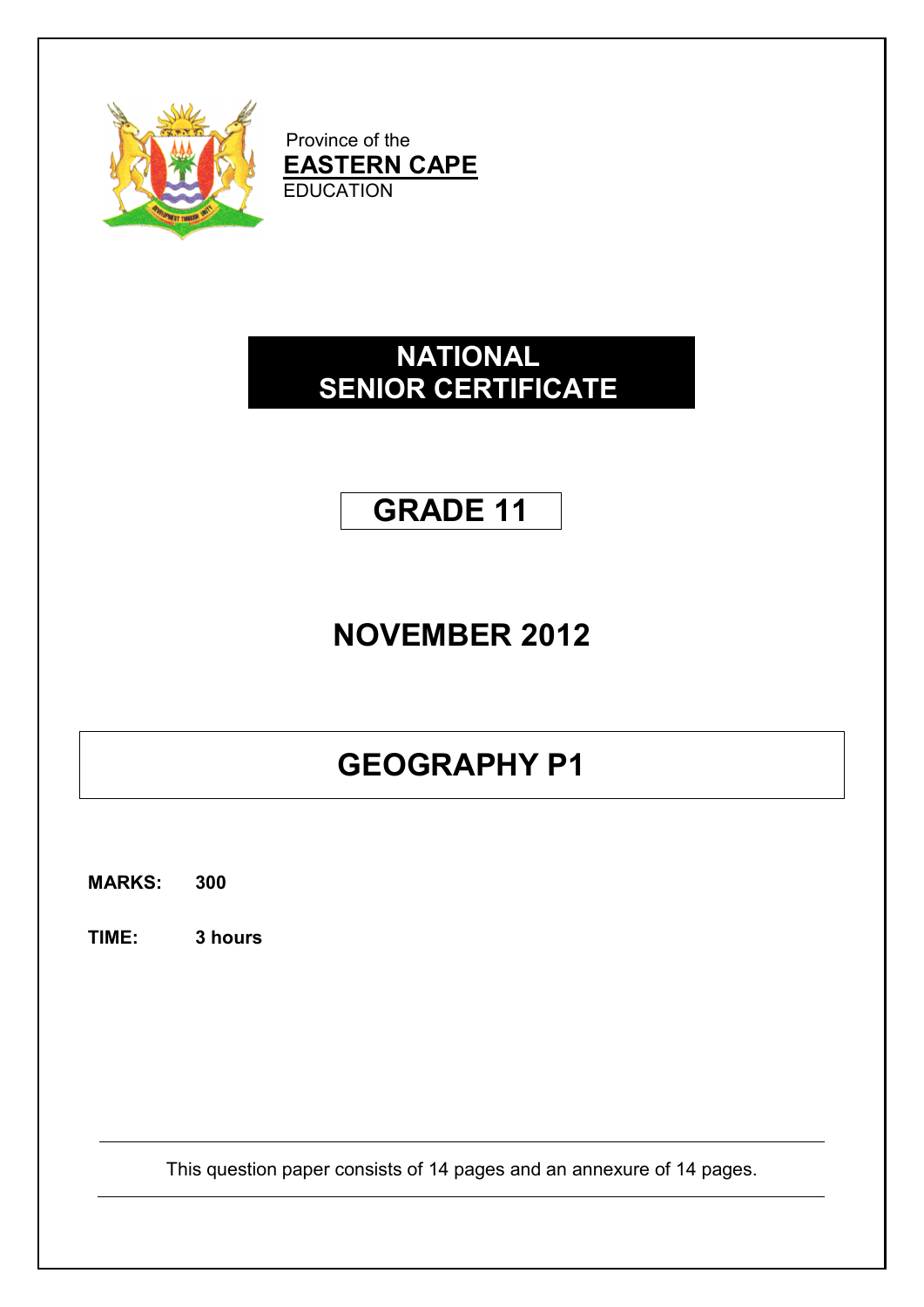#### **INSTRUCTIONS AND INFORMATION**

- 1. This question paper consists of TWO sections, namely SECTION A and SECTION B.
- 2. Answer THREE questions to be chosen as follows:

ONE question from SECTION A ONE question from SECTION B A THIRD question from SECTION A or SECTION B (Which has NOT been answered already.)

- 3. All diagrams are included in the ANNEXURE.
- 4. Leave a line between subsections answered.
- 5. Start EACH question on a NEW page.
- 6. Number the answers correctly according to the numbering system used in this question paper.
- 7. Do NOT write in the margins of the ANSWER BOOK.
- 8. Encircle the numbers of the questions that you have answered on the cover page of the ANSWER BOOK.
- 9. Where possible, illustrate your answer with labelled diagrams.
- 10. Write neatly and legible.
- 11. Mark allocation: If marks are given as follows  $-3x^2 = 6$ , it means that THREE facts should be given for TWO marks each.

If marks are given as follows  $-3x1 = 3$ , it means that THREE facts should be given for ONE mark each.

Essay type questions must be answered in FULL SENTENCES. LISTING will result in marks being deducted.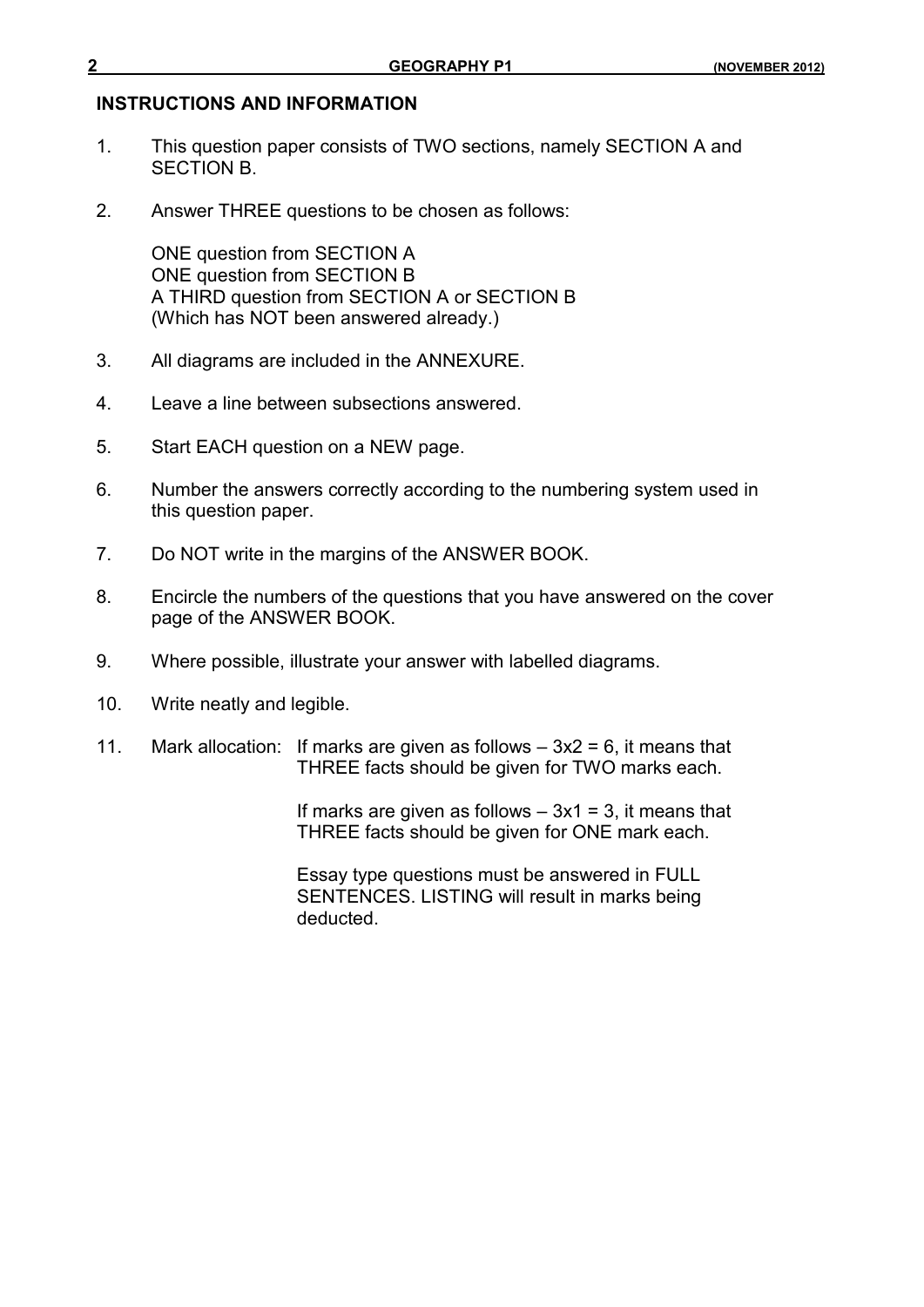### **SECTION A: PHYSICAL GEOGRAPHY: THE SIGNIFICANCE OF WATER AND ECOSYSTEMS**

Answer at least ONE question from this section.

### **QUESTION 1 [LO 1.2 – LO 1.5] [LO 2.1 – LO 2.4] [LO 3.1 – LO 3.2]**

- 1.1 Choose the correct term in brackets for each of the following descriptions. Write only the term next to the question number  $(1.1.1 - 1.1.5)$  for example 1.1.6 wave energy.
	- 1.1.1 The water that flows over the land's surface into streams and rivers (infiltration/run-off) (2) 1.1.2 The generation of electricity from falling water (hydroelectric power/wave energy) (2) 1.1.3 A drowned river valley (fjord/ria) (2) 1.1.4 The grinding of pebbles and sand against the rocks because of wave action (hydraulic action/abrasion) (2)
		- 1.1.5 Forms where sand is deposited in a shallow sea (sandbar/groyne) (2)
- 1.2 Match the correct term in COLUMN B with the description in COLUMN A. Write only the letter of the term from COLUMN B next to the question number (1.2.1 – 1.2.5) for example 1.2.6 X.

|       | <b>COLUMN A</b>                                |   | <b>COLUMN B</b>     |      |
|-------|------------------------------------------------|---|---------------------|------|
| 1.2.1 | The natural place where a species or community | A | <b>Biomass</b>      |      |
|       | lives                                          |   |                     |      |
| 1.2.2 | A wide variety of species                      | B | <b>Symbiosis</b>    |      |
| 1.2.3 | The feeding of one animal on another           | С | Habitat             |      |
| 1.2.4 | The interaction between living organisms in an | D | <b>Biodiversity</b> |      |
|       | ecosystem for food, light and shelter          |   |                     |      |
| 1.2.5 | The transfer of food energy through connected  | Е | Herbivore           |      |
|       | food chains                                    |   |                     |      |
|       |                                                | F | Predation           |      |
|       |                                                | G | Food chain          |      |
|       |                                                | Н | Competition         |      |
|       |                                                |   | Food web            |      |
|       |                                                |   | Ecosystem           |      |
|       |                                                |   | (5x2                | (10) |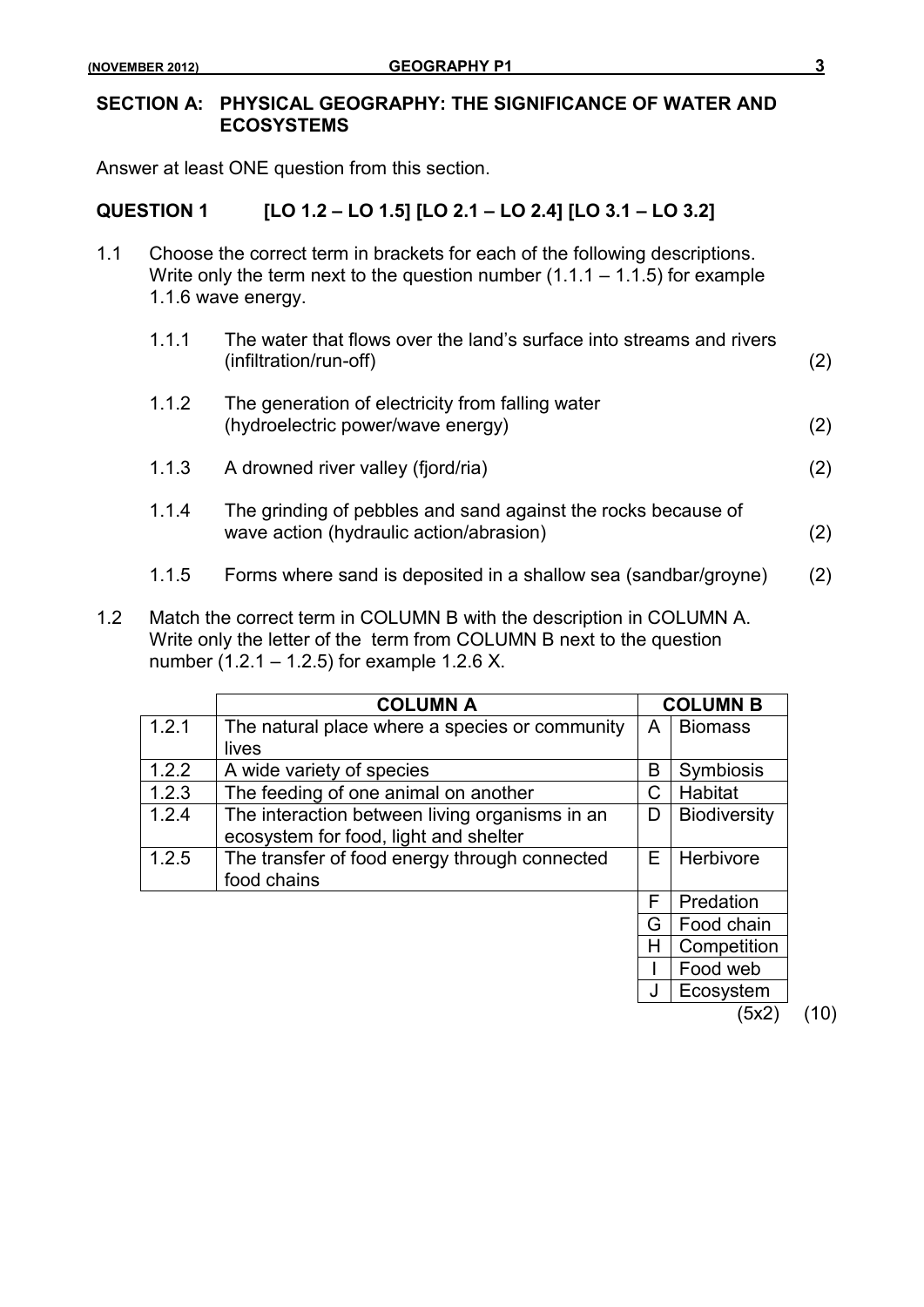| 4   |       | <b>GEOGRAPHY P1</b>                                                                                                                                                               | (NOVEMBER 2012) |      |
|-----|-------|-----------------------------------------------------------------------------------------------------------------------------------------------------------------------------------|-----------------|------|
| 1.3 |       | Study the extract and accompanying map (FIGURE 1.3) to answer the<br>following questions.                                                                                         |                 |      |
|     | 1.3.1 | What is mariculture?                                                                                                                                                              | (1x2)           | (2)  |
|     | 1.3.2 | Describe the effect of pollutants on the mariculture industry in the<br>area.                                                                                                     | (1x2)           | (2)  |
|     | 1.3.3 | In what way can the mill threaten the tourist industry in this area?                                                                                                              | (1x2)           | (2)  |
|     | 1.3.4 | What prevents the saltwater levels in the bay and lagoon from<br>becoming too high?                                                                                               | (1x2)           | (2)  |
|     | 1.3.5 | Do you think the building of the ore-loading quay is likely to restrict<br>the circulation of water in the bay? Justify your answer.                                              | (2x2)           | (4)  |
| 1.4 |       | Study the extract and accompanying map (FIGURE 1.4) to answer the<br>following questions.                                                                                         |                 |      |
|     | 1.4.1 | Identify the large reservoir downstream of the Aswan Dam.                                                                                                                         | (1x1)           | (1)  |
|     | 1.4.2 | Describe the benefits of the annual flooding of the Nile River before<br>the dam was built.                                                                                       | (2x2)           | (4)  |
|     | 1.4.3 | How would agriculture benefit from the building of the dam?                                                                                                                       | (2x1)           | (2)  |
|     | 1.4.4 | Write an essay (not more than 12 lines) on the negative impact the<br>dam has on the environment as well as how the dam can be used<br>to control the flooding of the Nile River. | (6x2)           | (12) |
| 1.5 |       | Refer to the diagram (FIGURE 1.5) and answer the following questions.                                                                                                             |                 |      |
|     | 1.5.1 | Longshore drift occurs along Durban's beachfront. The beach is<br>literally moving towards the south. Explain the process of<br>longshore drift.                                  | (2x2)           | (4)  |
|     | 1.5.2 | Describe the influence of longshore drift on:                                                                                                                                     |                 |      |
|     |       | The position of settlement (buildings) along the coast.<br>(a)                                                                                                                    | (1x2)           | (2)  |
|     |       | The tourism activities in the area.<br>(b)                                                                                                                                        | (1x2)           | (2)  |
|     | 1.5.3 | Suggest a solution to the problem of longshore drift, without<br>disturbing the local ecosystem.                                                                                  | (1x1)           | (1)  |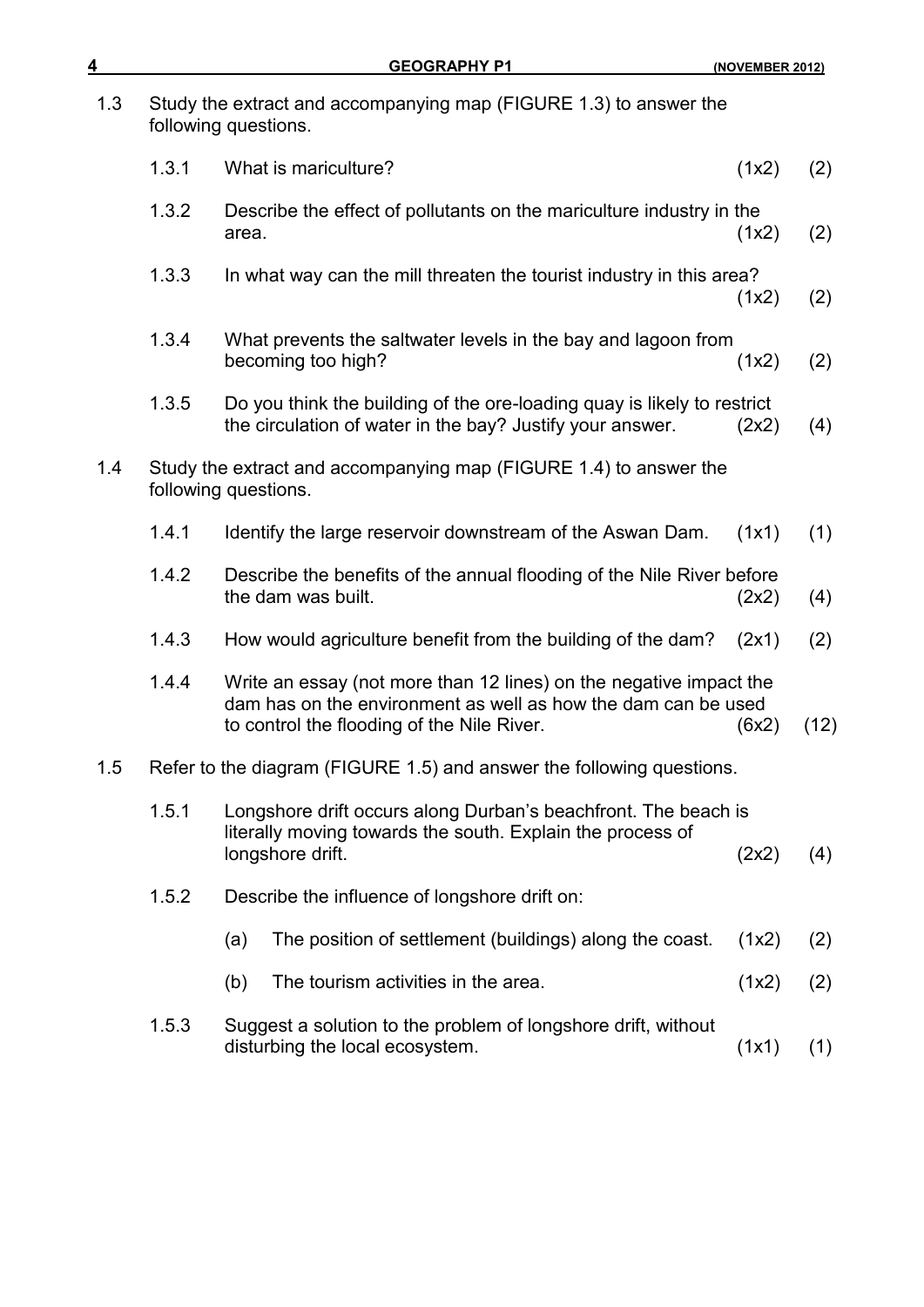| 1.6 |       | Refer to the ecosystem (FIGURE 1.6) to answer the following questions.                                                       |       |              |
|-----|-------|------------------------------------------------------------------------------------------------------------------------------|-------|--------------|
|     | 1.6.1 | Identify ONE biotic and ONE abiotic component in this ecosystem.                                                             |       | (2)          |
|     | 1.6.2 | Give an example of a decomposer in this ecosystem.                                                                           | (1x2) | (2)          |
|     | 1.6.3 | Explain the importance of decomposers in an ecosystem.                                                                       | (2x2) | (4)          |
|     | 1.6.4 | What conditions are suitable for the process of decomposition?                                                               | (2x2) | (4)          |
|     | 1.6.5 | Identify a symbiotic relationship (interaction) in this ecosystem.                                                           | (1x2) | (2)          |
| 1.7 |       | Study the extract (FIGURE 1.7) depicting the effects of human activities on<br>ecosystems to answer the following questions. |       |              |
|     |       | Write an essay (not more than 12 lines) on the negative effects of human<br>activities on ecosystem by referring to:         |       |              |
|     | 1.7.1 | Disrupting the food chain                                                                                                    | (2x2) | (4)          |
|     | 1.7.2 | Poisoning the food chain                                                                                                     | (2x2) | (4)          |
|     | 1.7.3 | Causing loss of habitat and biodiversity                                                                                     | (2x2) | (4)          |
| 1.8 |       | Refer to the extract and accompanying diagram (FIGURE 1.8) to answer the<br>following questions.                             |       |              |
|     | 1.8.1 | What do you think is taken out of an ecosystem?                                                                              | (1x2) | (2)          |
|     | 1.8.2 | How does an ecosystem replace what is taken from it?                                                                         | (1x2) | (2)          |
|     | 1.8.3 | Give examples of interactions in an ecosystem to maintain its<br>balance.                                                    | (2x2) | (4)          |
|     | 1.8.4 | What will happen if too much is taken out of an ecosystem and not<br>enough is put back to replace it?                       | (2x2) | (4)          |
|     | 1.8.5 | Give examples of human activities that can have a negative effect<br>on the ecosystems ability to self-regulation.           | (2x1) | (2)<br>[100] |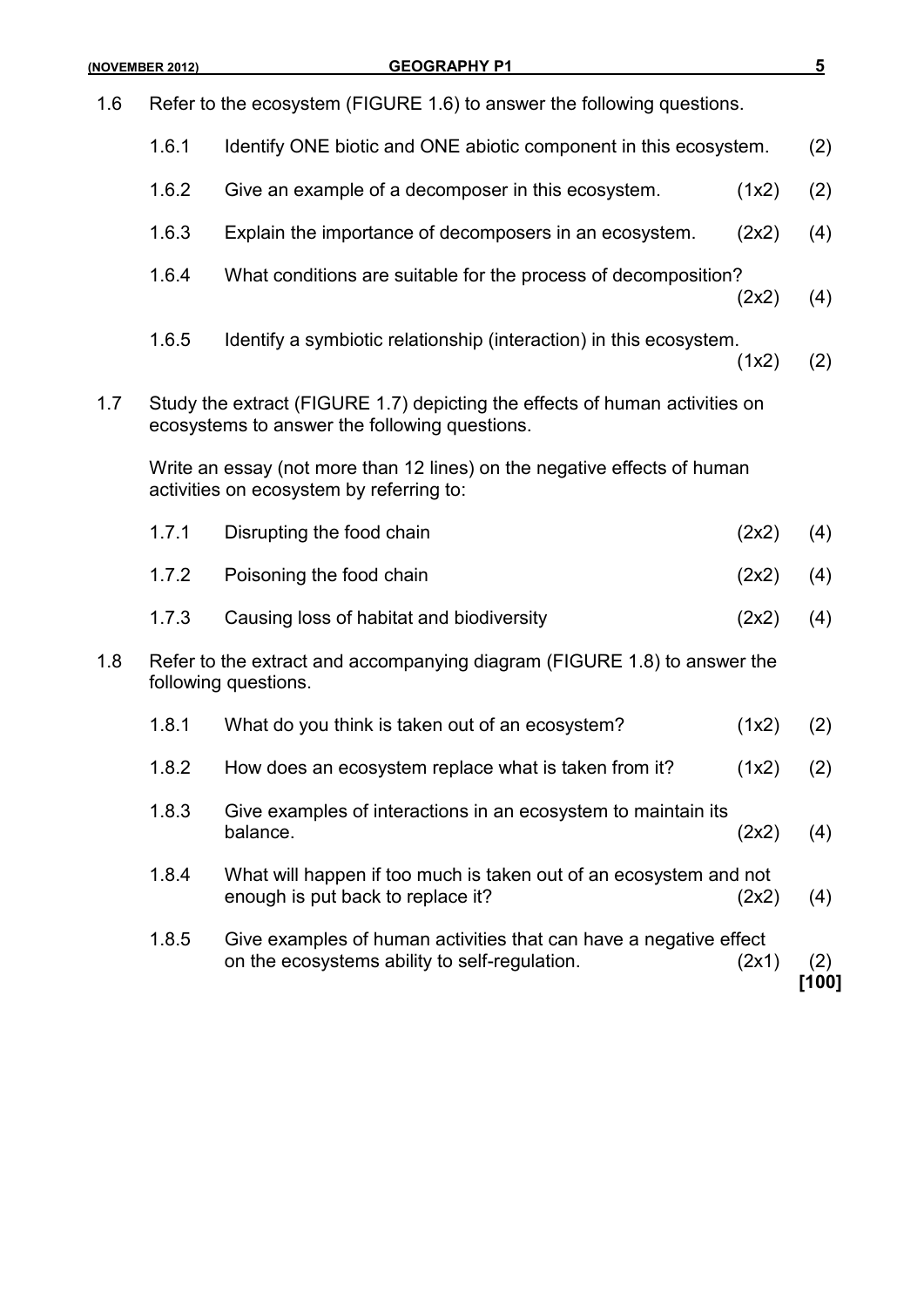# **QUESTION 2 [LO 1.2 – LO 1.5] [LO 2.1 – LO 2.4] [LO 3.1 – LO 3.2]**

| $2.1\,$ | State whether the following statements are true or false. Write only    |
|---------|-------------------------------------------------------------------------|
|         | True or False next to the question number $(2.1.1 – 2.1.5)$ for example |
|         | 2.1.6 True.                                                             |

|                  | 2.1.1 | When a river empties into a lake or a wetland it forms an inland<br>drainage basin.                                                                                                             | (2) |
|------------------|-------|-------------------------------------------------------------------------------------------------------------------------------------------------------------------------------------------------|-----|
|                  | 2.1.2 | Lake Kariba is the smallest human-made lake in Africa.                                                                                                                                          | (2) |
|                  | 2.1.3 | The foreshore is the part of the shore that lies between the low-tide<br>and high-tide marks.                                                                                                   | (2) |
|                  | 2.1.4 | A ria coast is an emerged river valley which always forms around<br>an estuary or river mouth.                                                                                                  | (2) |
|                  | 2.1.5 | A tombolo is a sandbar that forms behind an island close to the<br>shore, linking the island to the shore.                                                                                      | (2) |
| 2.2 <sub>2</sub> |       | Select the missing word(s) from the list below to complete the<br>following statements. Write only the word(s) next to the question<br>number $(2.2.1 - 2.2.5)$ for example, 2.2.6 Spring tide. |     |
|                  |       | Indigenous; Organic; Exotic; Mineral; Salination; Logging; Siltation; Hunting;<br>Deforestation; Poaching                                                                                       |     |
|                  | 2.2.1 | The Protea is an example of a plant that is  to the Fynbos biome.                                                                                                                               | (2) |
|                  | 2.2.2 | The cutting down of trees to use for wood is called                                                                                                                                             | (2) |
|                  | 2.2.3 | matter is formed by decaying plant and animal material.                                                                                                                                         | (2) |
|                  | 2.2.4 | saturates the soil in dry regions with salt making it unsuitable for<br>agriculture.                                                                                                            | (2) |
|                  | 2.2.5 | During civil wars in Africa endangered wildlife is  for food and<br>illegal trading.                                                                                                            | (2) |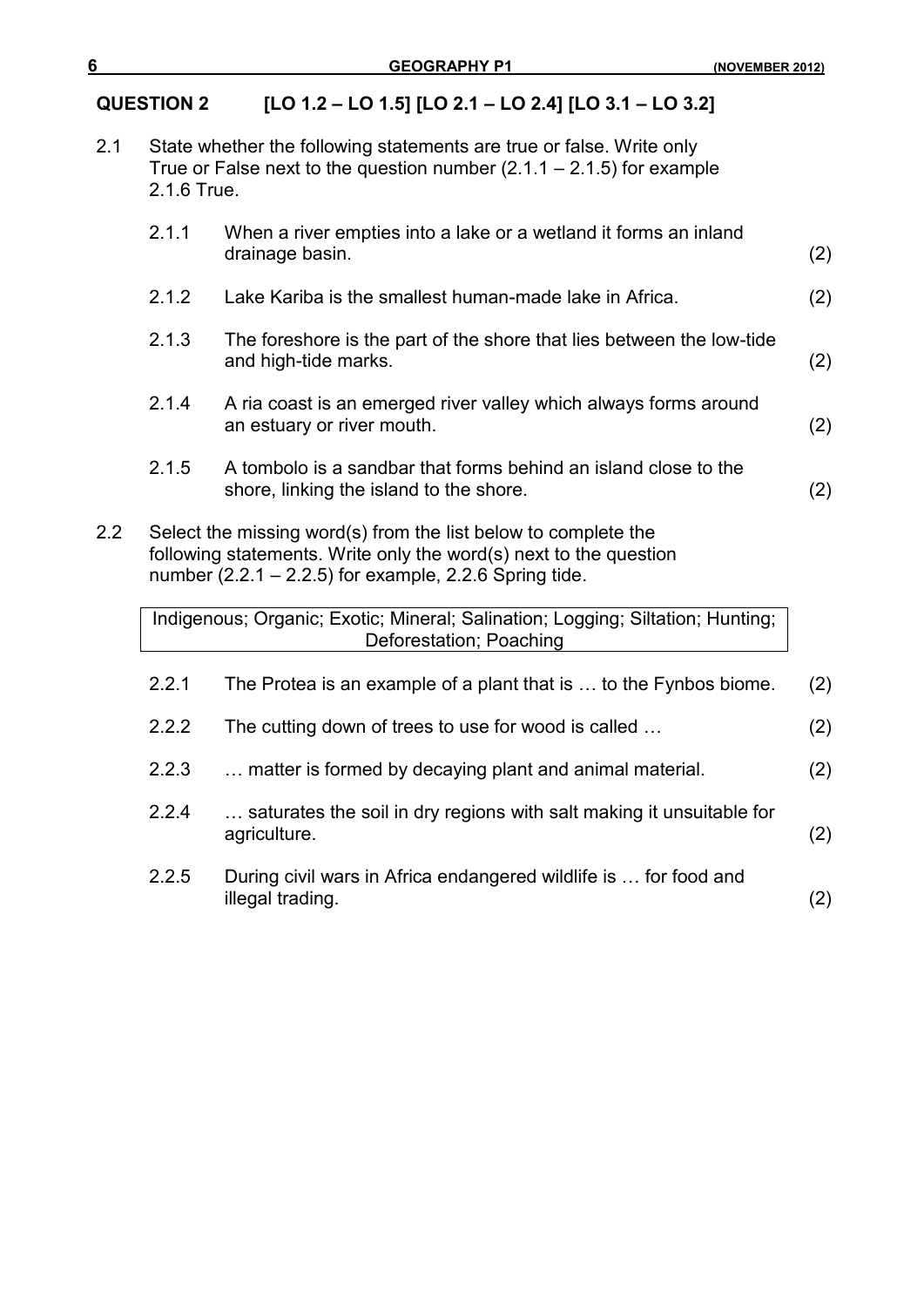|     | 2.3.1 | Which of the diagrams, $A$ or $B$ , represents El Nino conditions?(1x1)                                                                                                                                                   |       | (1)  |
|-----|-------|---------------------------------------------------------------------------------------------------------------------------------------------------------------------------------------------------------------------------|-------|------|
|     | 2.3.2 | In which diagram, A or B, are the easterly winds stronger?                                                                                                                                                                | (1x1) | (1)  |
|     | 2.3.3 | With reference to your answer in QUESTION 2.3.2, explain why<br>the stronger easterly winds would benefit the fishing industry. (1x2)                                                                                     |       | (2)  |
|     | 2.3.4 | For which phenomenon, A or B, is Africa more likely to experience<br>a drought? Justify your answer.                                                                                                                      | (2x2) | (4)  |
|     | 2.3.5 | Write an essay (not more than 12 lines) to describe the effect of<br>droughts on the farming activities in Africa and suggest measures<br>African farmers can implement to prepare and reduce the effects of<br>droughts. | (6x2) | (12) |
| 2.4 |       | Refer to the graphs (FIGURE 2.4) and answer the following questions.                                                                                                                                                      |       |      |
|     | 2.4.1 | Which town experiences the biggest difference between daily<br>maximum and minimum temperatures?                                                                                                                          | (1x1) | (1)  |
|     | 2.4.2 | Which town experiences the biggest difference between summer<br>and winter temperatures?                                                                                                                                  | (1x1) | (1)  |
|     | 2.4.3 | What is the difference between the June maximum and minimum<br>temperatures in:                                                                                                                                           |       |      |
|     |       | Durban<br>(a)                                                                                                                                                                                                             | (1x2) | (2)  |
|     |       | (b)<br>Pietermaritzburg                                                                                                                                                                                                   | (1x2) | (2)  |
|     | 2.4.4 | Explain the difference in temperature between the two towns. (1x2)                                                                                                                                                        |       | (2)  |

2.5 FIGURE 2.5 is a simple drawing of the Hole in the Wall in rural Transkei. Study the drawing and answer the following questions.

| 2.5.1 | Was the Hole in the Wall formed by constructive or destructive                                      |       |     |  |  |
|-------|-----------------------------------------------------------------------------------------------------|-------|-----|--|--|
|       | waves?                                                                                              | (1x1) | (1) |  |  |
| 2.5.2 | Was the Hole in the Wall formed by deposition or erosion?                                           | (1x1) | (1) |  |  |
| 2.5.3 | Identify the feature marked A.                                                                      | (1x2) | (2) |  |  |
| 2.5.4 | What will eventually happen to the Hole in the Wall after a long<br>period of weathering?           | (1x2) | (2) |  |  |
| 2.5.5 | The Hole in the Wall is a tourist attraction. List TWO positive<br>effects of tourism in this area. | 2x2   | (4) |  |  |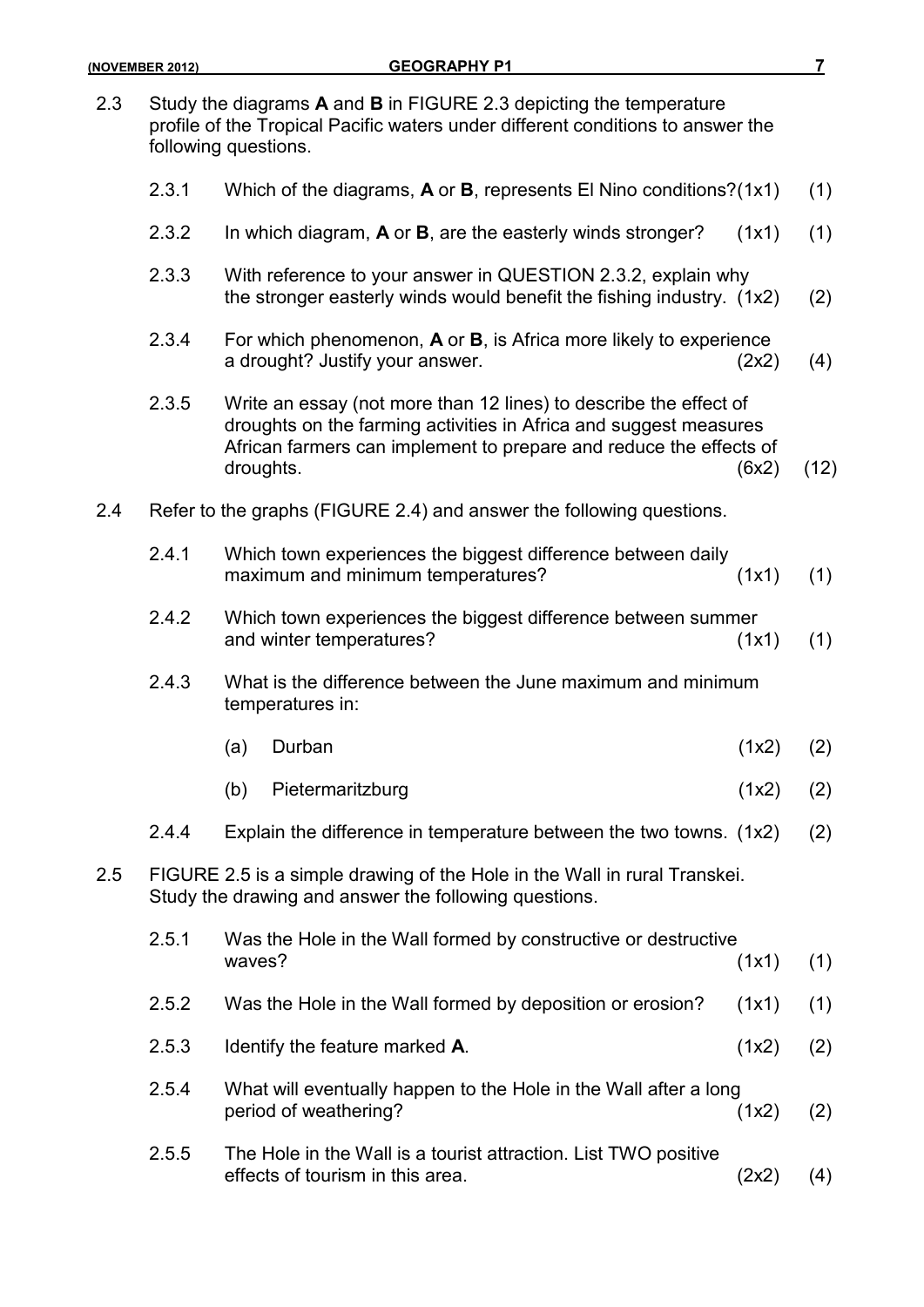| <u>8</u> |       | <b>GEOGRAPHY P1</b>                                                                                                                                             | (NOVEMBER 2012) |               |
|----------|-------|-----------------------------------------------------------------------------------------------------------------------------------------------------------------|-----------------|---------------|
| 2.6      |       | Study the soil profile (FIGURE 2.6) and answer the following questions.                                                                                         |                 |               |
|          | 2.6.1 | Which horizon contains the parent rock?                                                                                                                         | (1x2)           | (2)           |
|          | 2.6.2 | In which horizon do all plants have their roots?                                                                                                                | (1x2)           | (2)           |
|          | 2.6.3 | Which horizon is prone to erosion?                                                                                                                              | (1x2)           | (2)           |
|          | 2.6.4 | Which horizon is soil-like, but contains no humus?                                                                                                              | (1x2)           | (2)           |
|          | 2.6.5 | Identify the processes marked <b>A</b> and <b>B</b> .                                                                                                           | (2x1)           | (2)           |
|          | 2.6.6 | Which process, $A$ or $B$ , is more likely to affect the soil in the<br>Tropical rain forest of the Congo?                                                      | (1x2)           | (2)           |
|          | 2.6.7 | Name the problem caused by the process at <b>B</b> .                                                                                                            | (1x2)           | (2)           |
|          | 2.6.8 | A farmer heavily fertilises the soil on his farm with phosphate or<br>nitrate fertilisers. What could be the effect on the water cycle and<br>water ecosystems? | (3x2)           | (6)           |
| 2.7      |       | Read the extract on the Grassland Biome (FIGURE 2.7) and answer the<br>following questions.                                                                     |                 |               |
|          | 2.7.1 | Where in South Africa is the grassland biome found?                                                                                                             | (1x2)           | (2)           |
|          | 2.7.2 | What are the names of the grassland regions in South America and<br>North America respectively?                                                                 | (2x1)           | (2)           |
|          | 2.7.3 | Why does the grassland biome have few or no trees?                                                                                                              | (1x2)           | (2)           |
|          | 2.7.4 | Why is the grassland biome good for farming?                                                                                                                    | (1x2)           | (2)           |
|          | 2.7.5 | What caused the destruction of large parts of this biome?                                                                                                       | (2x1)           | (2)           |
|          | 2.7.6 | Write an essay (not more than 12 lines) to explain the advantages<br>of veldfires to this biome and suggest ways to address the                                 |                 |               |
|          |       | destruction of the grassland biome by veldfires.                                                                                                                | (6x2)           | (12)<br>[100] |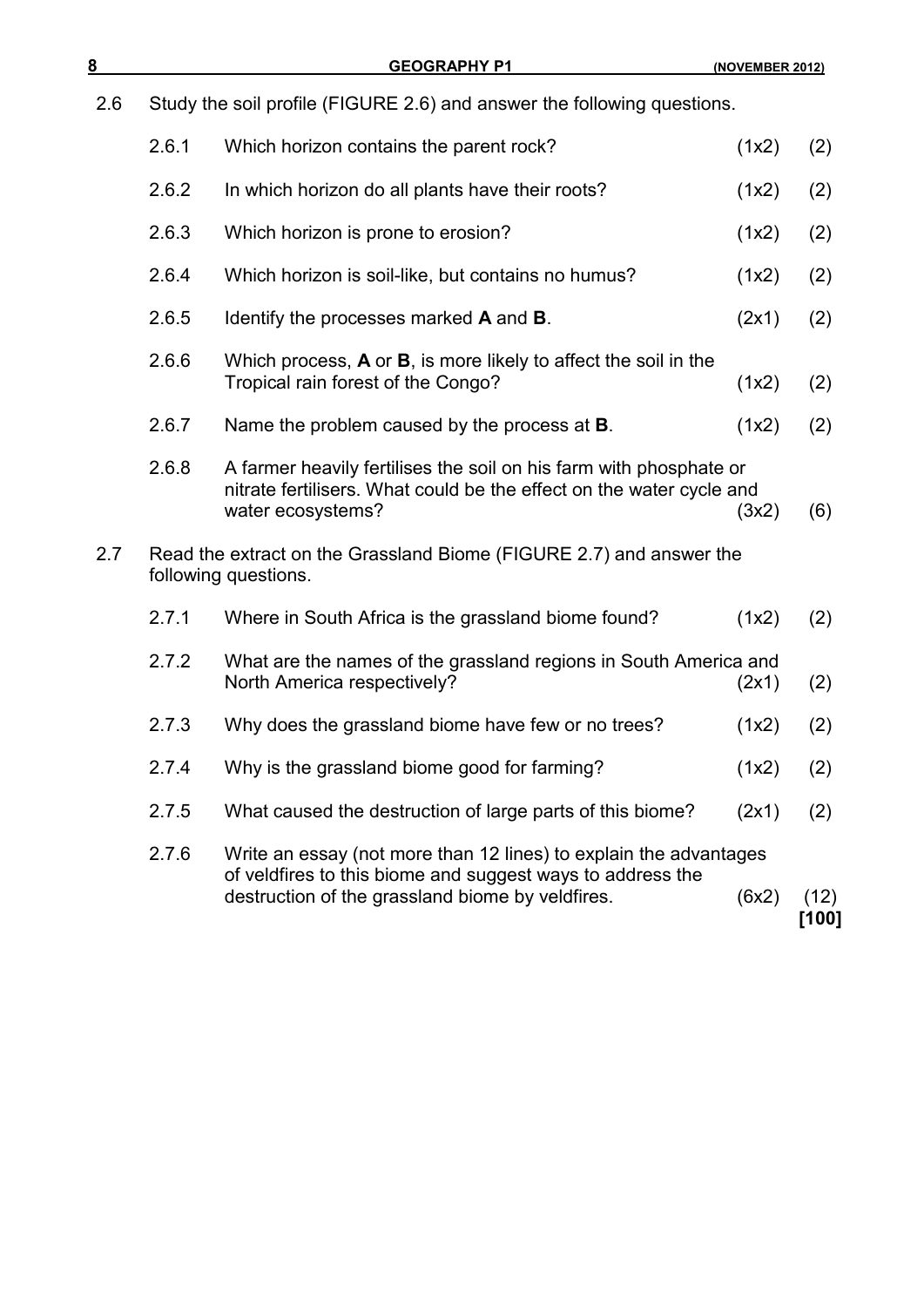#### **HUMAN GEOGRAPHY: PEOPLE AND THEIR NEEDS**

### **SECTION B: DEVELOPMENT, SUSTAINABILITY, PEOPLE AND THEIR NEEDS**

Answer at least ONE question from this section.

### **QUESTION 3 [LO 1.2 – LO 1.5] [LO 2.1 – LO 2.4] [LO 3.1 – LO 3.2]**

3.1 Complete the following paragraph by filling in the missing word. Write only the missing word next to the question number  $(3.1.1 - 3.1.5)$  for example 3.1.6 Recycle

…3.1.1… resources are found in the physical environment and when used in their natural state are called  $\dots$ 3.1.2 $\dots$  materials. (2x2) (4)

…3.1.3… resources are the skills and knowledge that humans can contribute whilst …3.1.4… resources are the capital needed to extract or use the resources from the physical environment. (2x2) (4)

…3.1.5… resources are the resources that cannot be re-formed in nature as fast as they are used up.  $(1x2)$  (2)

- 3.2 The following statements are false. Correct each statement and write the answer next to the question number (3.2.1 – 3.2.5) for example, 3.2.6 GDP stands for Gross Domestic Product (True).
	- 3.2.1 Quaternary activities include all the primary, secondary and tertiary activities. (2)
	- 3.2.2 The UN is all the developing countries assisting with aid. (2)
	- 3.2.3 One of the Millennium Development Goals to be achieved by 2015 is to increase extreme poverty and hunger. (2)
	- 3.2.4 Urban development involves providing a better life for people working and living in rural areas. (2)
	- 3.2.5 Gender inequality is when men and women have equal conditions for realising their potential to contribute towards and benefit from development. (2)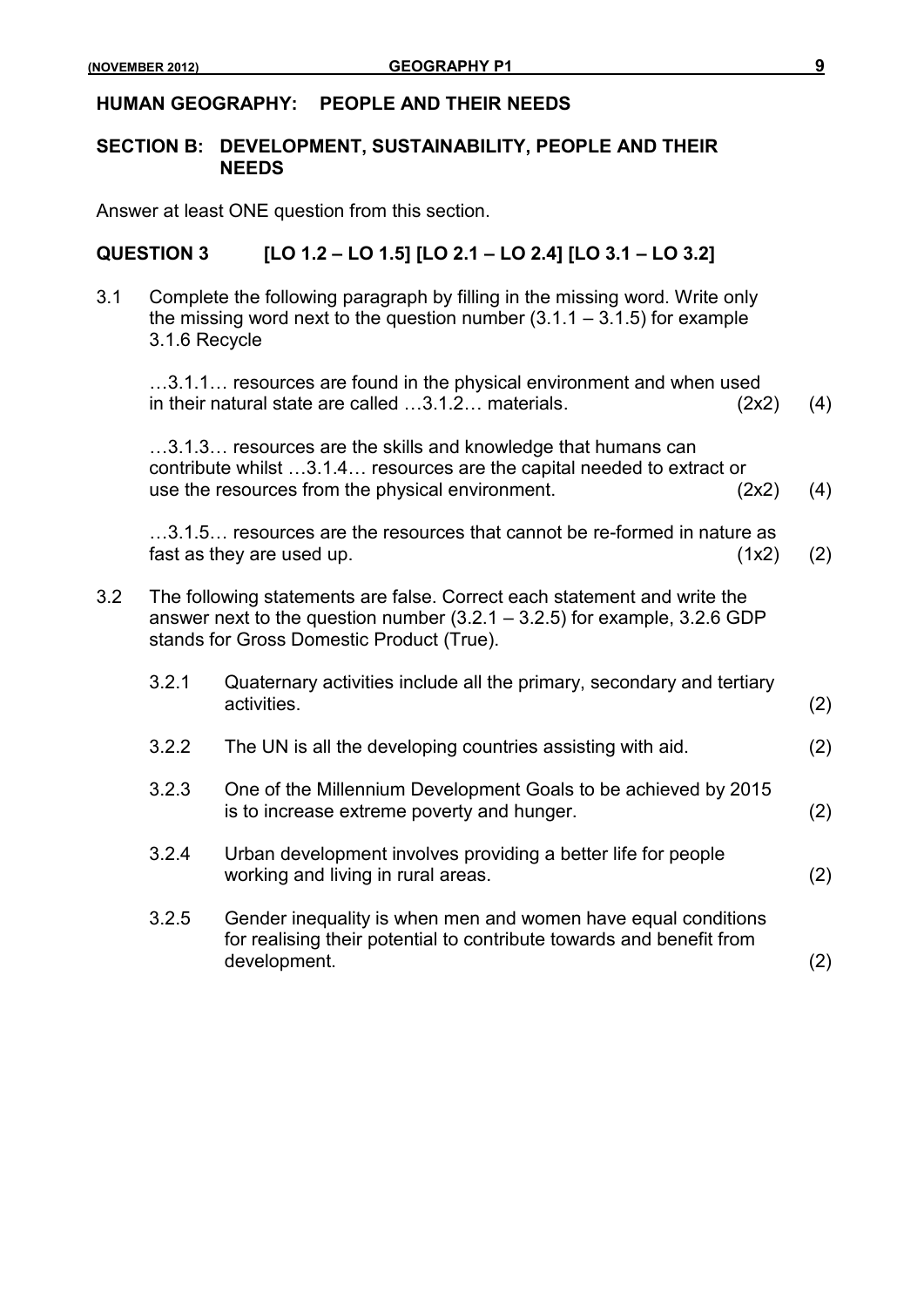| 10  |       | <b>GEOGRAPHY P1</b>                                                                                                                                                         | (NOVEMBER 2012) |      |
|-----|-------|-----------------------------------------------------------------------------------------------------------------------------------------------------------------------------|-----------------|------|
| 3.3 |       | Refer to the cartoon (FIGURE 3.3) depicting differences in global<br>development to answer the following questions.                                                         |                 |      |
|     | 3.3.1 | Define the Brandt Line.                                                                                                                                                     | (1x2)           | (2)  |
|     | 3.3.2 | With reference to your answer in QUESTION 3.3.1 and the<br>cartoon, distinguish between developed and developing countries.                                                 | (2x2)           | (4)  |
|     | 3.3.3 | Refer to the cartoon and indicate which symbols and words<br>represent developed and which represent developing countries<br>respectively.                                  | (2x2)           | (4)  |
|     | 3.3.4 | Identify TWO development indicators represented in the cartoon.                                                                                                             | (2x2)           | (4)  |
|     | 3.3.5 | What message about the global economy do you read in the<br>cartoon?                                                                                                        | (1x2)           | (2)  |
|     | 3.3.6 | Refer to Brandt's Report to justify your answer in QUESTION 3.3.5.                                                                                                          | (1x2)           | (2)  |
| 3.4 |       | Refer to the extract depicting rural development (FIGURE 3.4) to answer the<br>following questions.                                                                         |                 |      |
|     | 3.4.1 | Explain what is meant by rural development.                                                                                                                                 | (1x2)           | (2)  |
|     | 3.4.2 | Where is Qumbu situated?                                                                                                                                                    | (1x1)           | (1)  |
|     | 3.4.3 | Name the type of economic activity that the development<br>programme aims to improve.                                                                                       | (1x1)           | (1)  |
|     | 3.4.4 | Name TWO factors that slows down the development of Qumbu.                                                                                                                  | (2x2)           | (4)  |
|     | 3.4.5 | Explain the approach the programme used to improve<br>development in Qumbu.                                                                                                 | (1x2)           | (2)  |
|     | 3.4.6 | Write an essay (not more than 12 lines) to explain why women in<br>this rural area are being uplifted and how does the programme aim<br>to improve the situation for women. | (6x2)           | (12) |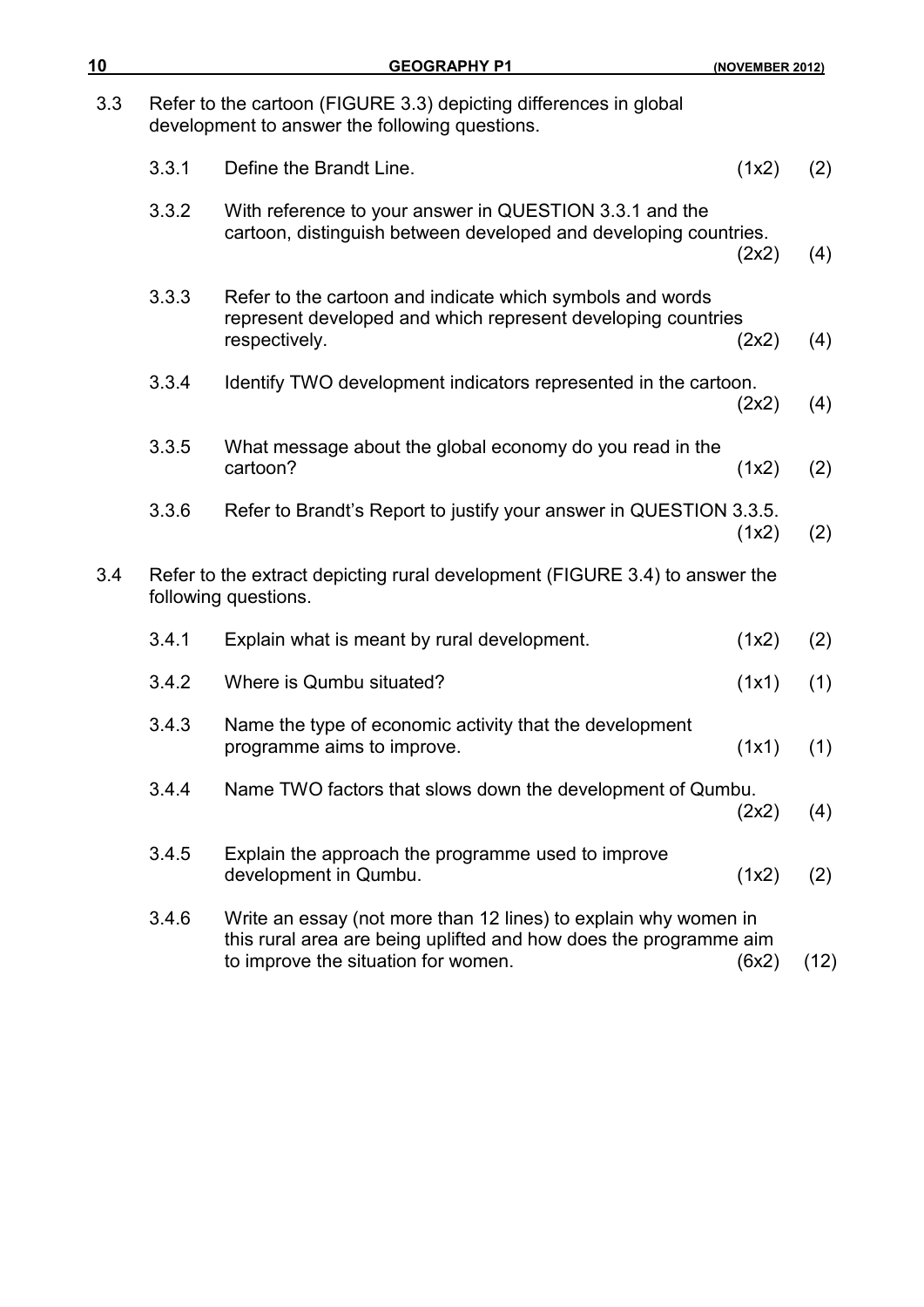|     | (NOVEMBER 2012) | <b>GEOGRAPHY P1</b>                                                                                                                                                              |       | 11             |
|-----|-----------------|----------------------------------------------------------------------------------------------------------------------------------------------------------------------------------|-------|----------------|
| 3.5 |                 | Study the extract and accompanying diagram depicting land use conflicts in<br>national parks (FIGURE 3.5) to answer the following questions.                                     |       |                |
|     | 3.5.1           | Refer to the diagram and give reasons why local communities are<br>in conflict with national parks.                                                                              | (2x2) | (4)            |
|     | 3.5.2           | Explain how an increase in visitors and tourists to the national<br>parks has a negative impact on the environment.                                                              | (2x2) | (4)            |
|     | 3.5.3           | Write an essay (not more than 12 lines) to explain the importance<br>of establishing of national parks and the opportunities national<br>parks can create for local communities. | (6x2) | (12)           |
| 3.6 |                 | Refer to FIGURE 3.6 depicting how coal mining harms the<br>environment to answer the following questions.                                                                        |       |                |
|     | 3.6.1           | Identify the type of mining method used in the diagram.                                                                                                                          | (1x2) | (2)            |
|     | 3.6.2           | Is coal a renewable or non-renewable energy source? Give a<br>reason for your answer.                                                                                            | (2x1) | (2)            |
|     | 3.6.3           | Refer to the diagram and name the process whereby:                                                                                                                               |       |                |
|     |                 | Rainwater enters the groundwater sources<br>(a)                                                                                                                                  | (1x2) | (2)            |
|     |                 | Rainwater land in rivers and lakes<br>(b)                                                                                                                                        | (1x2) | (2)            |
|     | 3.6.4           | List TWO negative results that coal mining has on the environment.                                                                                                               | (2x2) | (4)            |
|     | 3.6.5           | Suggest measures mining companies can implement to rehabilitate<br>the environment after extracting the coal ore.                                                                | (2x2) | (4)            |
|     | 3.6.6           | "Environmentalists are of the opinion that the environment cannot<br>be fully rehabilitated after the extraction of the ore " Justify the<br>statement.                          | (2x2) | (4)<br>$[100]$ |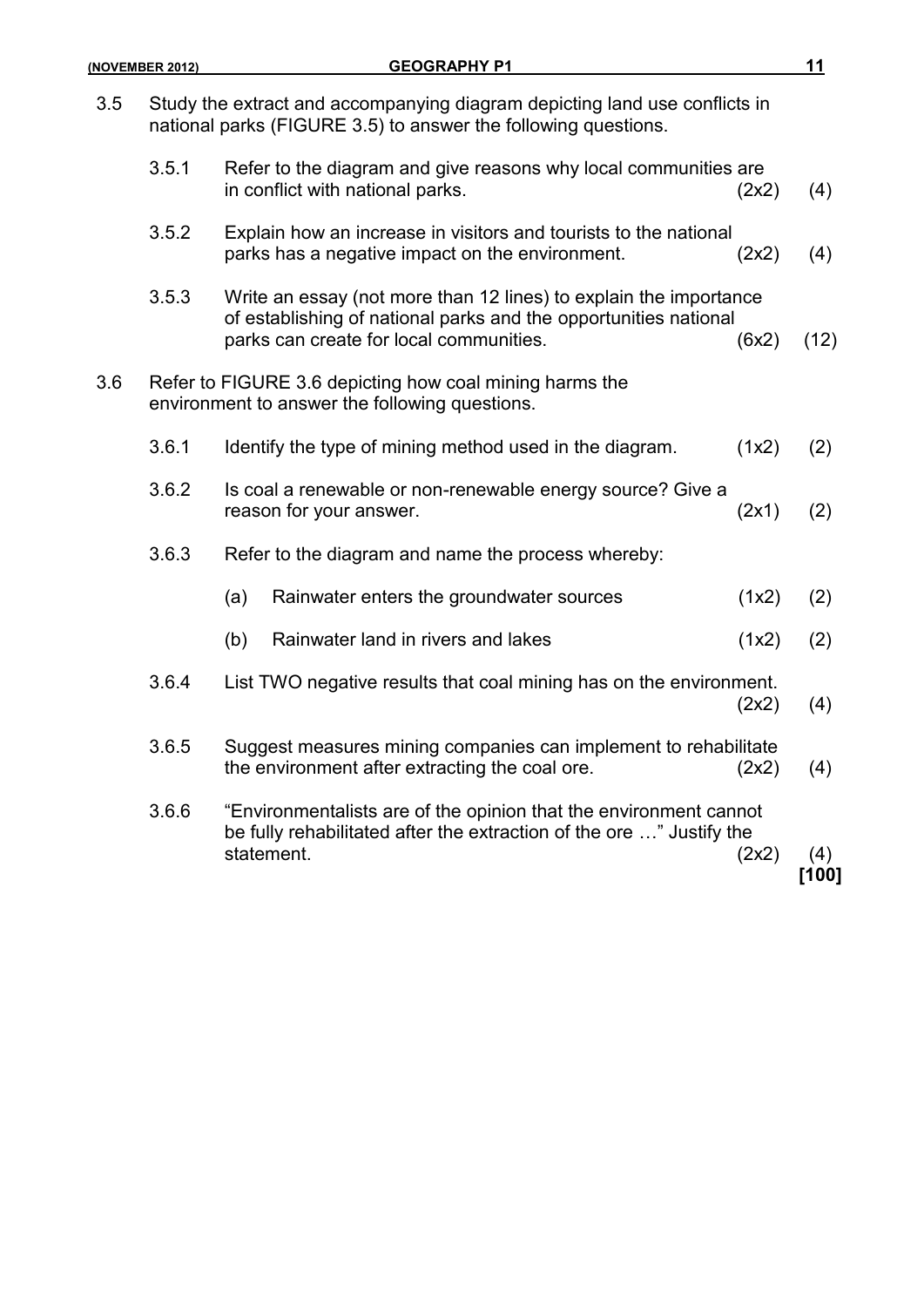## **QUESTION 4 [LO 1.2 – LO 1.5] [LO 2.1 – LO 2.4] [LO 3.1 – LO 3.2]**

4.1 Give ONE word for the following statements. Write down only the word next to the question number (4.1.1 – 4.1.5) for example 4.1.6 Deforestation.

|     | 4.1.1 | The reduction or using up of resources as the demand for<br>resources increase                                                                                                         | (2) |
|-----|-------|----------------------------------------------------------------------------------------------------------------------------------------------------------------------------------------|-----|
|     | 4.1.2 | The use of renewable resources in an uncontrolled way that does<br>not allow them time to regenerate after being used                                                                  | (2) |
|     | 4.1.3 | The controlled and sensible use of resources to make sure that<br>future generations will have access to enough resources to ensure<br>their own survival                              | (2) |
|     | 4.1.4 | The process to ensure that natural species do not become extinct                                                                                                                       | (2) |
|     | 4.1.5 | The repeated use of waste or resources that can be broken down<br>and made up afresh                                                                                                   | (2) |
| 4.2 |       | Complete the following paragraph by filling in the missing word(s). Write only<br>the missing word(s) next to the question number $(4.2.1 - 4.2.5)$ for example<br>4.2.6 Globalisation |     |
|     | 4.2.1 | is a continuous process of economic, social and environmental<br>growth, which improves the quality of life of the people of a country.                                                | (2) |
|     | 4.2.2 | are used to compare the level of development between different<br>countries.                                                                                                           | (2) |
|     | 4.2.3 | is used to measure the human development of the people of a<br>country.                                                                                                                | (2) |
|     | 4.2.4 | compare the social well-being of a country taking into account<br>employment rate, family life, etc.                                                                                   | (2) |
|     | 4.2.5 | measures how people's lives are positively or negatively<br>affected by the different aspects of the environment in which they<br>live.                                                | (2) |
|     |       |                                                                                                                                                                                        |     |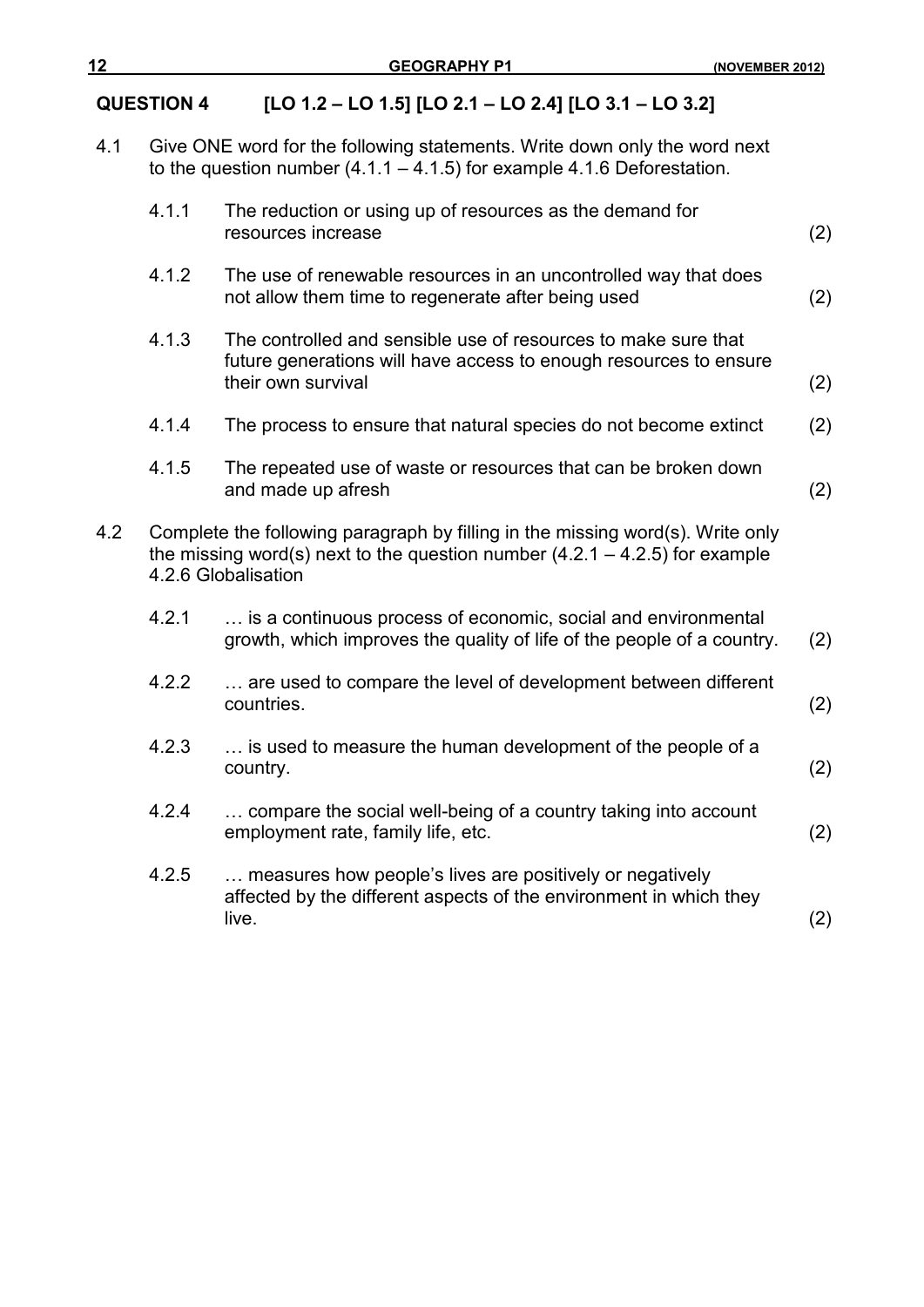| 4.3 |       | Study the cartoon (FIGURE 4.3) to answer the following questions.                                                                                  |       |      |
|-----|-------|----------------------------------------------------------------------------------------------------------------------------------------------------|-------|------|
|     | 4.3.1 | Explain the significance of the cartoon by referring to:                                                                                           |       |      |
|     |       | The core-periphery model<br>(a)                                                                                                                    | (2x2) | (4)  |
|     |       | (b)<br>The dependency model                                                                                                                        | (2x2) | (4)  |
|     | 4.3.2 | Do you agree with what the cartoon says about the G8 countries?                                                                                    |       |      |
|     |       | What implications does this have for the developing countries?                                                                                     | (3x2) | (6)  |
|     | 4.3.3 | When and where did the conference take place?                                                                                                      | (2x1) | (2)  |
|     | 4.3.4 | What was the agenda of the conference?                                                                                                             | (1x2) | (2)  |
| 4.4 |       | Read the article (FIGURE 4.4) to answer the following questions.                                                                                   |       |      |
|     | 4.4.1 | Define the term globalisation.                                                                                                                     | (1x2) | (2)  |
|     | 4.4.2 | Refer to the article and state ONE factor that influenced the<br>process of globalisation.                                                         | (1x2) | (2)  |
|     | 4.4.3 | Why are southern countries in a poverty trap?                                                                                                      | (1x2) | (2)  |
|     | 4.4.4 | Is the economic path followed in the article globally sustainable?<br>Account for your answer.                                                     | (2x2) | (4)  |
|     | 4.4.5 | Write an essay (not more than 12 lines) to explain the positve and<br>the negative impacts of globalisation to the poor countries in the<br>south. | (6x2) | (12) |
| 4.5 |       | Refer to the pie graph on deforestation (FIGURE 4.5) to answer the<br>following questions.                                                         |       |      |
|     | 4.5.1 | What contribution does developed countries in the south make to<br>world deforestation? Justify your answer.                                       | (2x2) | (4)  |
|     | 4.5.2 | Which developing region makes the smallest contribution to world<br>deforestation?                                                                 | (1x2) | (2)  |
|     | 4.5.3 | List socio-economic factors that could cause deforestation in<br>Africa.                                                                           | (3x2) | (6)  |
|     | 4.5.4 | Describe the impact of deforestation on the soil in Africa.                                                                                        | (1x2) | (2)  |
|     | 4.5.5 | What can be done to reduce the impact of deforestation in Africa?                                                                                  | (2x2) | (4)  |